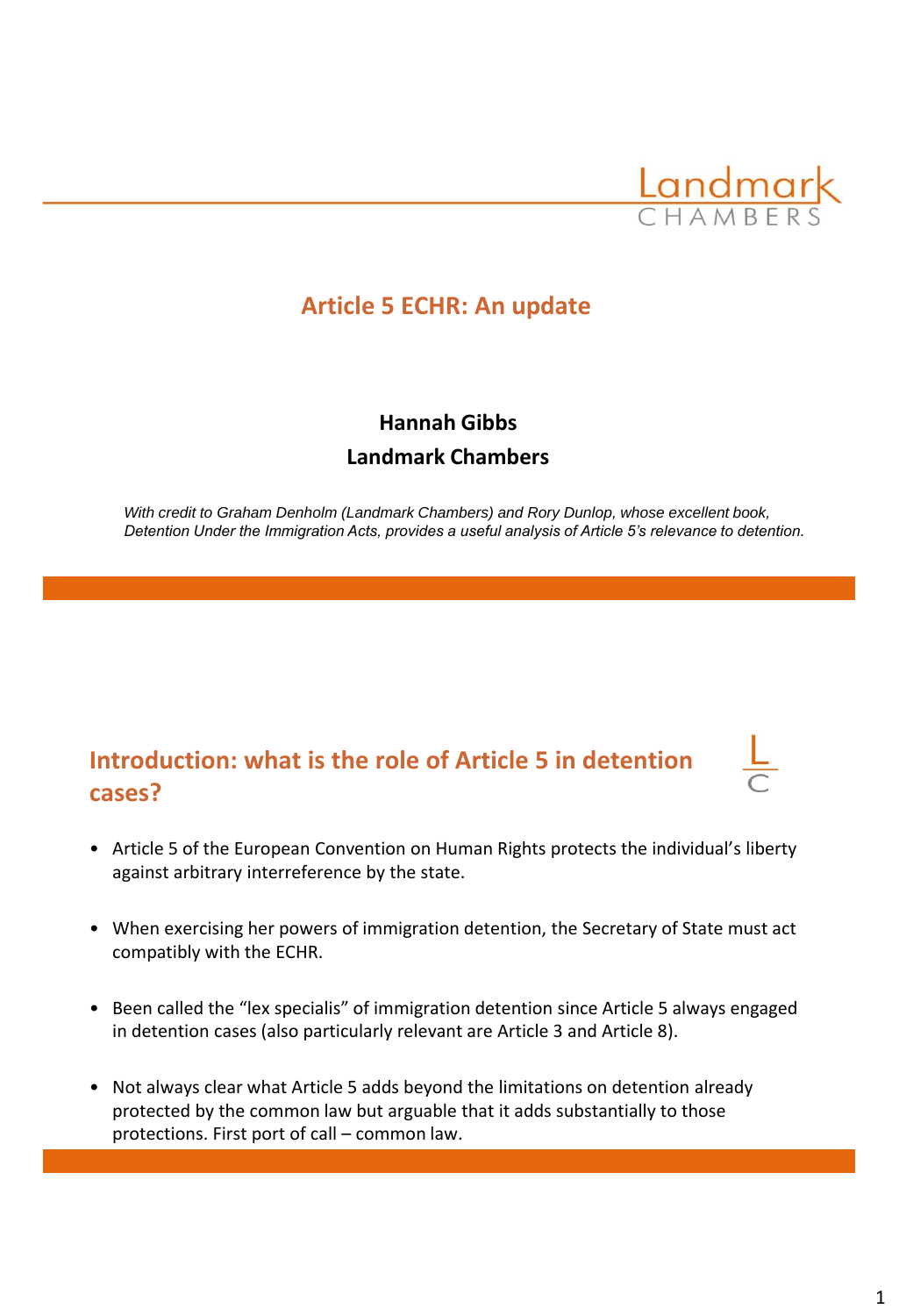# **Introduction: overview of what this talk will cover**

- •An update of recent cases of interest (last few years), mostly at European level, concerning Article 5 rights in the context of detention
- •Overview of Article 5 and how it works in the context of detention
- •Some thoughts and takeaways from key recent cases:
	- –Idira
	- $-JN$
	- –VM
	- –SMM

#### **Brief overview of Article 5**

- Article 5(1) of ECHR provides:
- *1. Everyone has the right to liberty and security of person. No one shall be deprived of his liberty save in the following cases and in accordance with a procedure prescribed by law*
- Of the procedures prescribed by law, the most significant for detention case is Article 5(1)(f), which provides:

*(f) the lawful arrest or detention of a person to prevent his effecting an unauthorised entry into the country or of a person against whom action is being taken with a view to deportation or extradition.*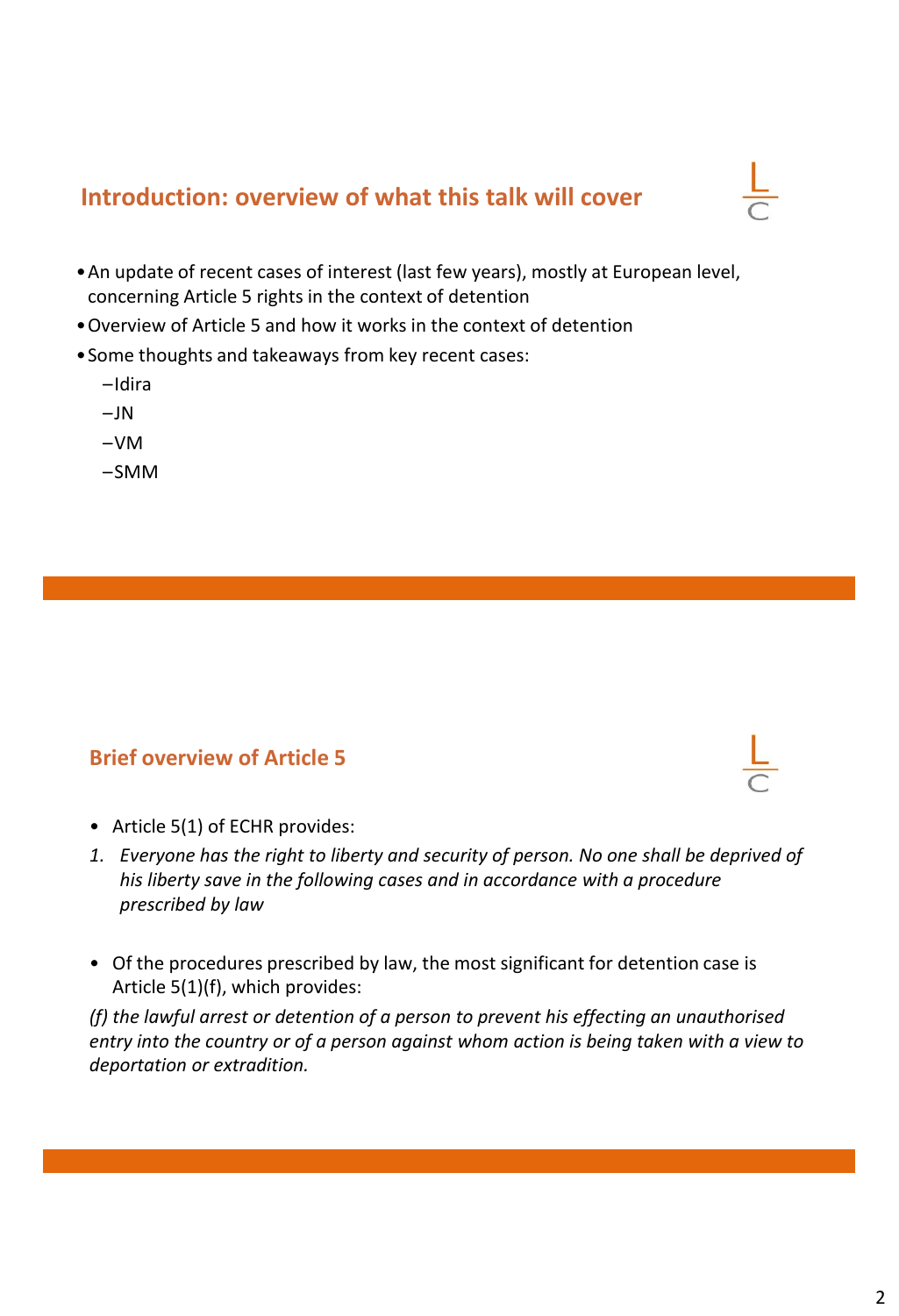# **Brief overview of Article 5**

• Article 5(2):

*2. Everyone who is arrested shall be informed promptly, in a language which he understands, of the reasons for his arrest and of any charge against him.*

• Article  $5(4)$ :

*4. Everyone who is deprived of his liberty by arrest or detention shall be entitled to take proceedings by which the lawfulness of his detention shall be decided speedily by a court and his release ordered if the detention is not lawful.*

• Article 5(5):

*5. Everyone who has been the victim of arrest or detention in contravention of the provisions of this Article shall have an enforceable right to compensation.*

#### **Brief overview of Article 5**

- Essential components:
	- Detention has to be lawful in accordance with a procedure prescribed by law (any detention unlawful at common law also violate Article 5, but adds something further – the law itself must be "certain")
	- Detention must be on one of the specified grounds, either:
		- To prevent a person effecting an unauthorised entry into the country; or
		- Of a person against whom action is being taken with a view to deportation or extradition (deportation proceedings must be in progress and pursued with due diligence, also must be "realistic prospect")
	- The detainee must be informed promptly, in a language which he or she understands, of the reasons for their detention.



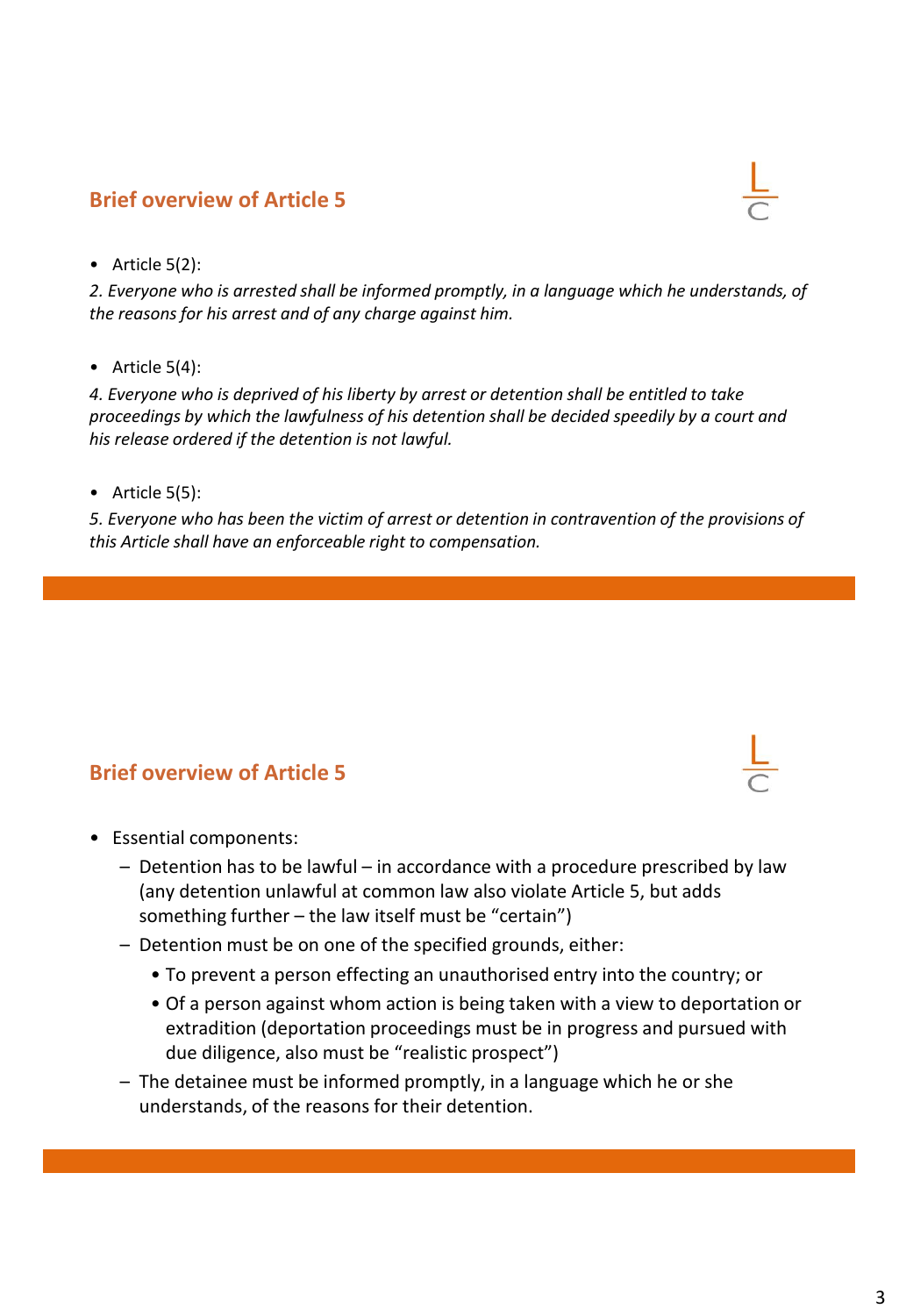#### **Brief overview of Article 5**

- Strasbourg (ECtHR) has interpreted lawfulness and specified grounds limitations as meaning detention cannot be "arbitrary" (Saadi v United Kingdom), meaning:
	- It must be carried out in good faith;
	- It must be closely connected to the ground of detention relied upon by the Government
	- The length of the detention should not exceed that reasonably required for the purpose pursued
	- The place and conditions of detention must be appropriate to the persons being detained. This requires account to be taken of whether the detainee is vulnerable, for example if they are a child or an asylum seeker, victim of torture etc.
- Some aspects above, either separately or combined, are broadly analogous to *Hardial Singh* principles – controversial Q is whether Article 5 goes further than common law? Even if appear broadly analogous as principles, domestic courts and ECtHR have diverged.

# *Idira v SSHD [2015] EWCA Civ 1187*

- Claimant an Algerian national in UK illegally following expiry in 2004 of his leave to remain, committed a number of offences.
- SS made an order for his deportation on ground that presence not conducive to the public good.
- Jan 2013 at end of period of imprisonment was immediately detained under Immigration Act 1971 awaiting deportation.
- However, remained in prison rather than immigration removal centre as timeserved convicted foreign national offender until March 2014, when moved to removal centre, and released on bail in July 2014.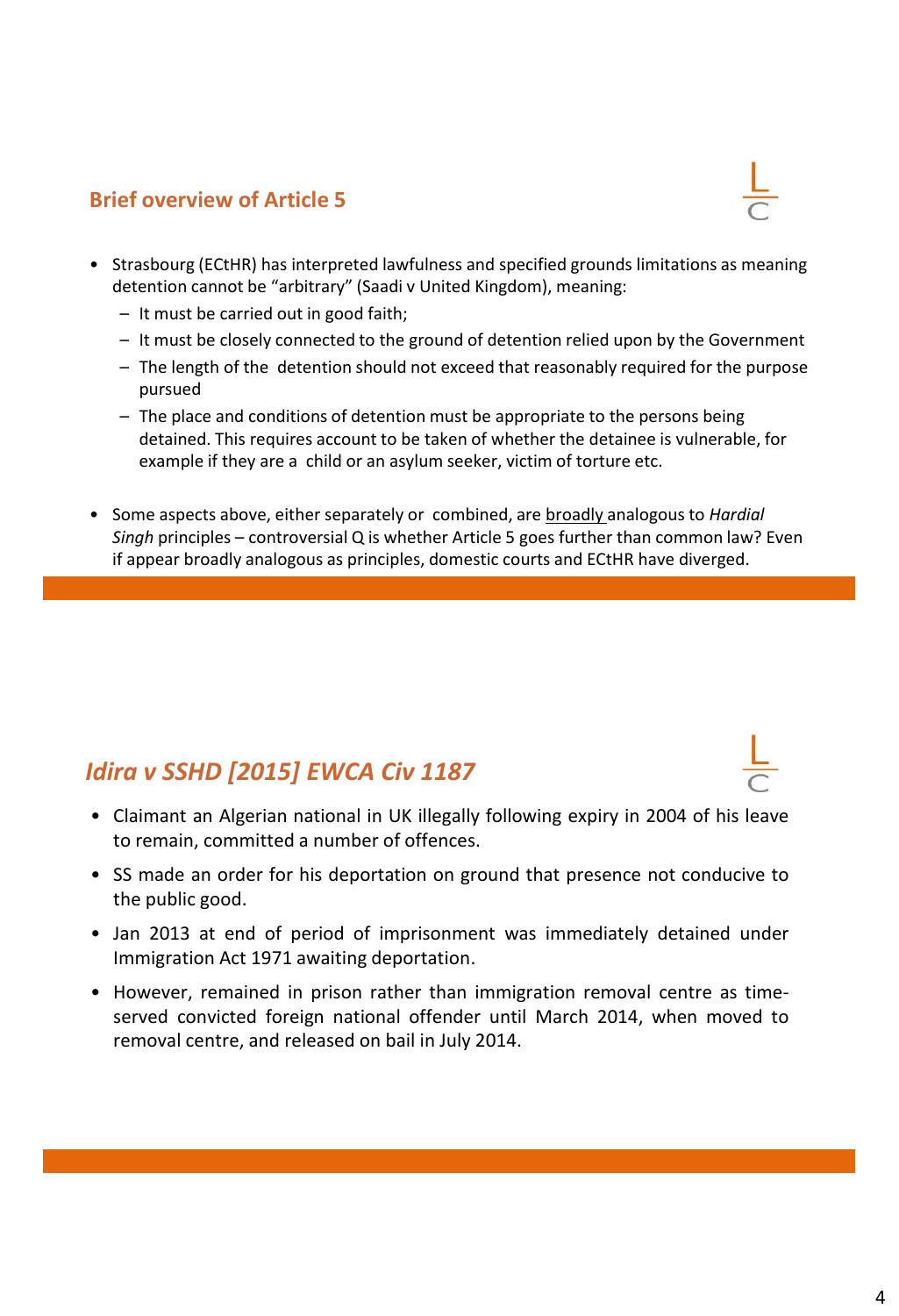# *Idira v SSHD [2015] EWCA Civ 1187*

- Key question was whether breach of his Article 5 rights to be detained in prison, under immigration powers.
- About place and conditions of detention.
- He argued at first instance that the prison regime provided him significantly less freedom than an immigration removal centre and other disadvantages, particularly in relation to accessing legal advice and communication with outside world.
- Judge at first instance concluded that detention in prison was in principle contrary to article 5(1), but held that he was constrained by authority to find that a breach of Article 5(1) would only occur where the prison conditions were "unduly harsh".
- On these facts they were not tantamount to a breach of article 3 or something slightly less serious
- Appealed to CofA essentially on basis that court had erred in approach to "undue harshness" test from *Krasniqi's* case

# *Idira v SSHD [2015] EWCA Civ 1187*

- Court of Appeal dismissed his appeal
- No prima facie breach of Article 5 where immigration detention took place in prison
- Whether detention in a particular place contravened article 5 turned on narrow question of whether the place and conditions of detention were closely connected with the purpose for which person was being detained
- This required an evaluative exercise taking into account all material facts
- To constitute arbitrary detention a fundamental shortcoming had to be established
- And to contravene article  $5.1(f)$  the place and conditions had to be "seriously inappropriate" in the sense of being "unduly harsh"
- Prison not seriously inappropriate for able-bodied man due to be removed on grounds of criminality when conducive to public good



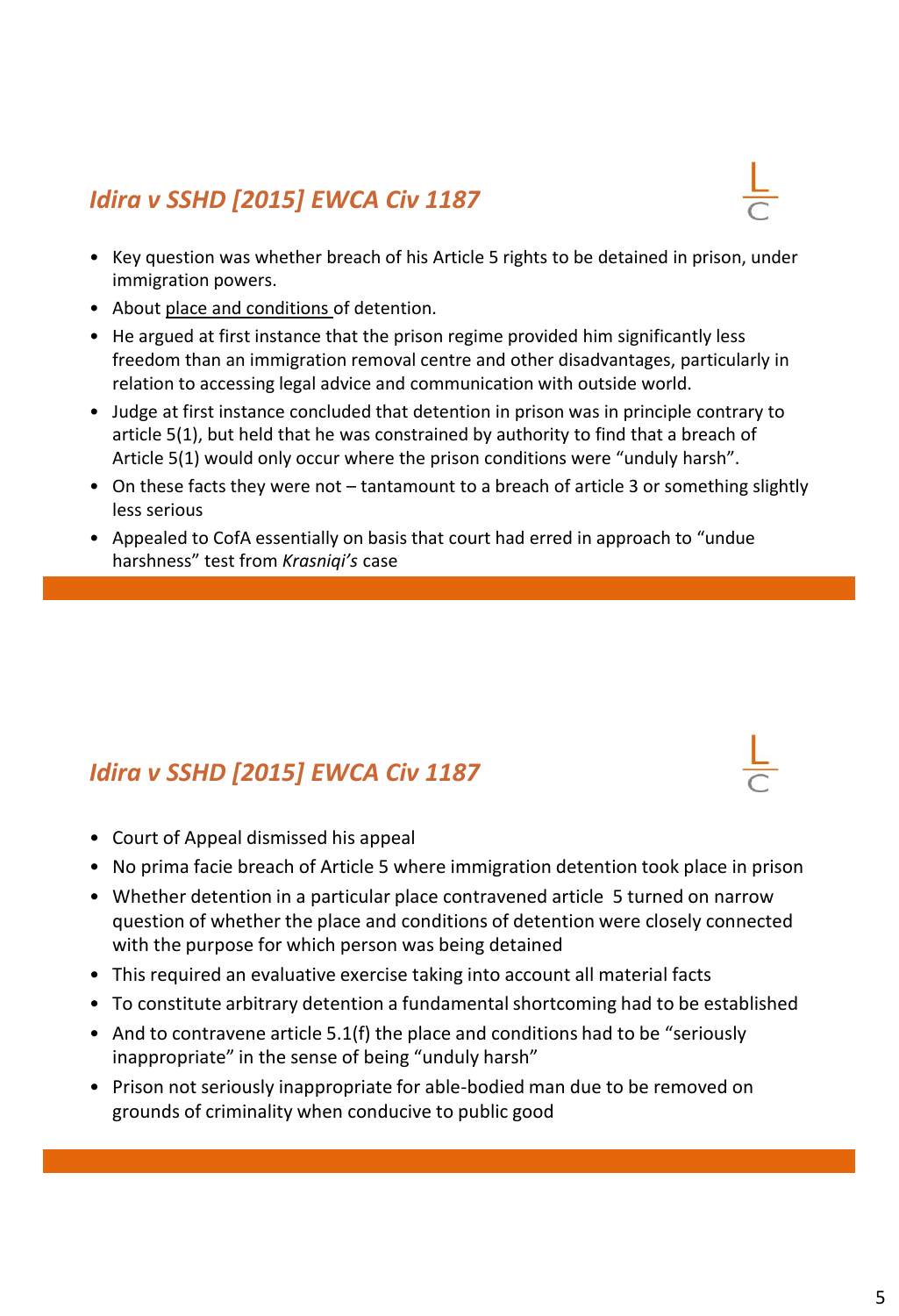#### *JN v UK (application no 37289/12, 19 May 2016)*

- 
- Background, UK only country in Europe without maximum limit on detention period
- Strasbourg case about, inter alia, whether the general system of detention of individuals prior to deportation in the UK, which lacks specific maximum time limits, complies with Article 5
- JN, Iranian, arrived in UK early 2003 and unsuccessfully sought asylum.
- Feb 2004 convicted of indecent assault and sentenced to 12 months' imprisonment
- Following release failed to comply with conditions and SofS made order deporting to Iran.
- Detained pending deportation in 2005

### *JN v UK (application no 37289/12, 19 May 2016)*

- Long period where JN detained, dispute over signing a disclaimer saying he consented to his return in order to get necessary travel documents
- Eventually his solicitors in late 2009 began domestic proceedings challenging lawfulness of detention
- Domestic proceedings judge concluded authorities acted with "woeful lack of impetus"
- Failed to bring prosecution under relevant legislation, which could have brought things to an end
- Breach of Hardial Singh principle 4 (reasonable diligence and expedition to effect removal) from 14 September 2009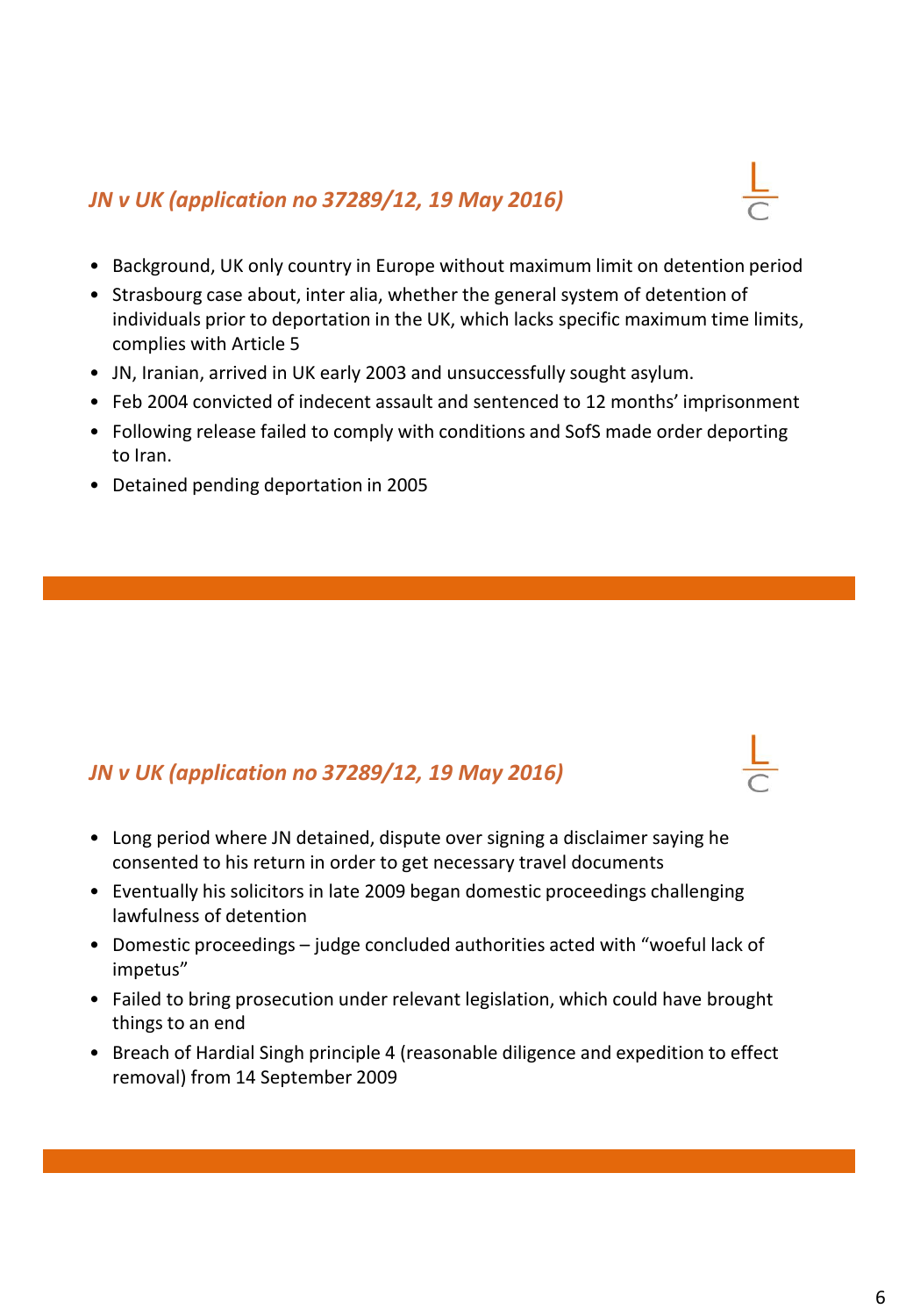#### *JN v UK (application no 37289/12, 19 May 2016)*



- In Strasbourg, focus was on the lacuna in UK legislation meaning no maximum time limits for detention pending deportation, thus violation of Article 5(1), as well as lack of automatic judicial scrutiny.
- Was NOT a violation of Article 5 to not have max time limits ECtHR noted that UK had opted out of the EU Returns Directive, which mandated maximum time limit of 18 months pending deportation
- UK had sufficient procedures to allow lawfulness to be tested. Other sufficient safeguards against arbitrariness (on this point no need for automatic review – could JR for example)
- HOWEVER did also find that UK had failed to act with due diligence, and for longer than the courts had considered breach of 4th HS principle. From mid 2008.
- Interesting: refusal to cooperate not a trump card capable of justifying any period of detention

### *VM v UK (application number 49734/2012, 1 September 2016***)**

- Shortly after, another Strasbourg case finding due diligence failure by UK
- Applicant, VM, Nigerian, entered UK illegally on 18 November 2003 with her son.
- Son became subject of interim care order and VM was charged with child cruelty
- Following unsuccessful application for asylum due to fears for her life back in Nigeria, she pleaded guilty to child cruelty in August 2004. Following granting of bail pending next hearing in Feb 2005, absconded for over 2 years.
- September 2007 arrested again possession of false documentation with intent to commit fraud.
- Sentenced to months in prison
- Eventually convicted and sentenced of child cruelty charges in April 2008 as well.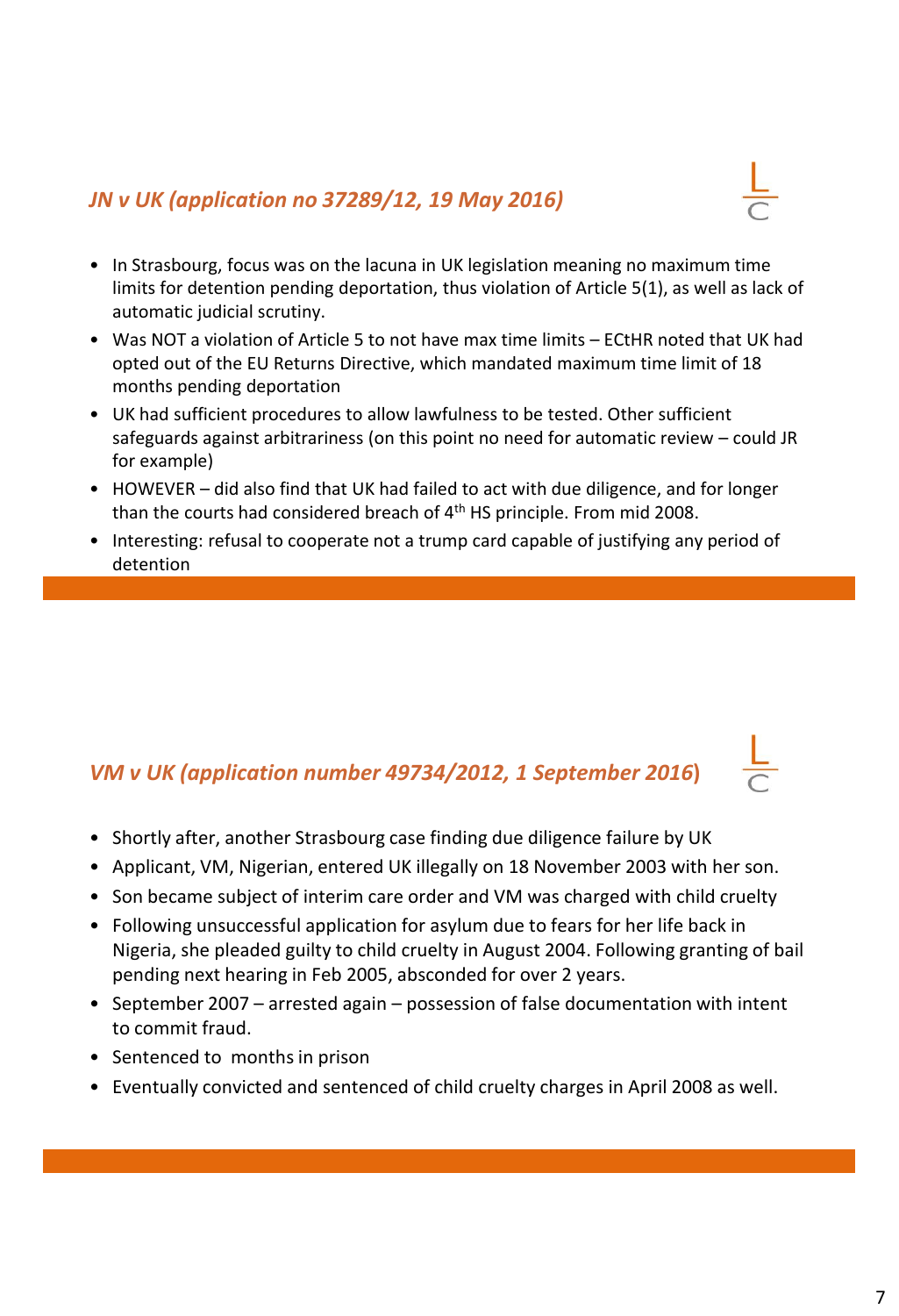# *VM v UK (application number 49734/2012, 1 September 2016***)**

- Before that latter sentencing, psychological report indicated she suffered from depressive and psychotic symptoms, although being adequately managed through therapy and medication
- No need to consider specialised treatment in hospital or prison healthcare wing
- Sentenced to 12 months' imprisonment with additional 3 months for failure to surrender to bail and judge recommended deportation
- Remained in detention following completion of sentence. Appealed against decision to deport and also made further reps saying her deportation would be contrary to Article 3 and 8 ECHR – requested for these to be treated as fresh asylum claim (refused)
- During this period mental health deteriorating some expert reports said needed to be treated in hospital (suicide attempts and self harm) but other experts said hospital admission not necessary.

### *VM v UK (application number 49734/2012, 1 September 2016***)**

- Domestic proceedings CofA, SofS conceded that detention unlawful 8 August 2008-28 April 2010 due to failure to consider guidance with published policy on immigration of mentally ill persons (post *Lumba*). However, CofA said even if had considered, would still have been detained so failure not causative of the damage. Only nominal damages awarded.
- Strasbourg- VM complained detention in violation of Article 5.
- Findings of interest:
	- That conditions of detention *were* appropriate court said that due to the fact she was being detained with a view to deportation and not due to her mental health issues, conditions of detention appropriate
	- There WAS a "lengthy delay" in refusing request to have reps treated as fresh asylum claim. 19 June 2009 to 14 December 2009 violated article 5 – hadn't acted with due diligence.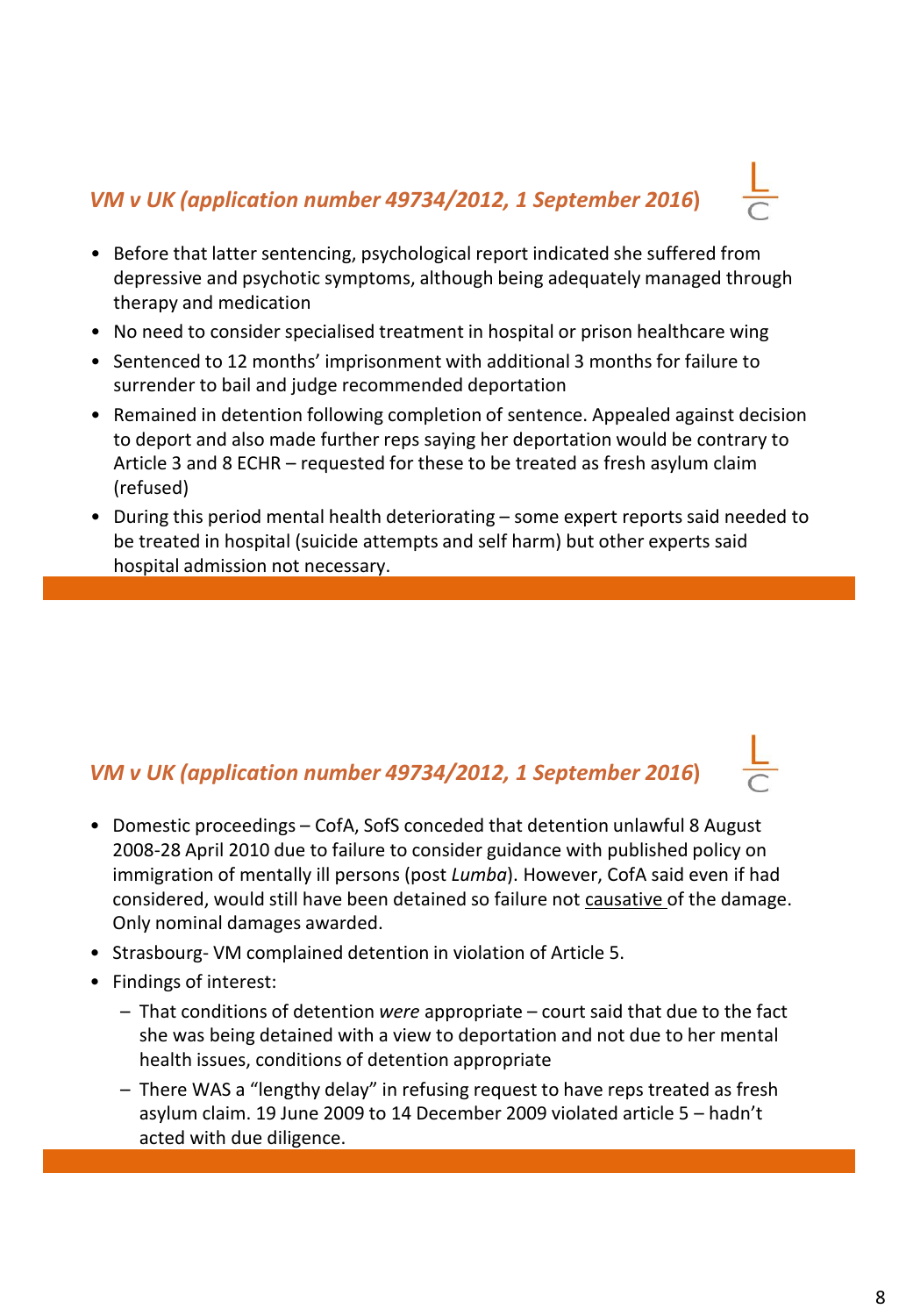#### **ANOTHER due diligence case from Strasbourg: SMM v UK**

- SMM Zimbabwean national who lives in London.
- claimed that he had been detained unlawfully between November 2008 and September 2011. Detained during that time on the basis that he was awaiting deportation from the UK. In September 2011, he was released on bail and one year later he was granted asylum in the country.
- He argued that the authorities had detained him unlawfully, by failing to apply regulations requiring the release of persons detained under immigration rules who had been victims of torture or who had been suffering from a serious mental illness.
- He also claimed that it had been unlawful to detain him on the grounds that he had been awaiting deportation, given that there had been a moratorium on enforced removals to Zimbabwe imposed by the Secretary of State up until October 2010.
- Finally, S.M.M. argued that his detention had been arbitrary and disproportionate, due to its excessive length.

# **ANOTHER due diligence case from Strasbourg: SMM v UK**

- A violation of article 5(1) was found failure to act with due diligence by UK
- the Secretary of State should have taken more decisive steps to bring the decision making process swiftly to a close, particularly given his acknowledged vulnerability (he had serious mental health problems)
- that there was a heightened need for the government to process and, ultimately, decide the claim diligently and speedily given the amount of time that the applicant had been in detention,
- emphasising that there was an additional necessity to ensure the effectiveness of the available procedural safeguards and a particular need for the authorities to act with appropriate due diligence in managing the decision making process in a system with no fixed time limits on detention (82-84).